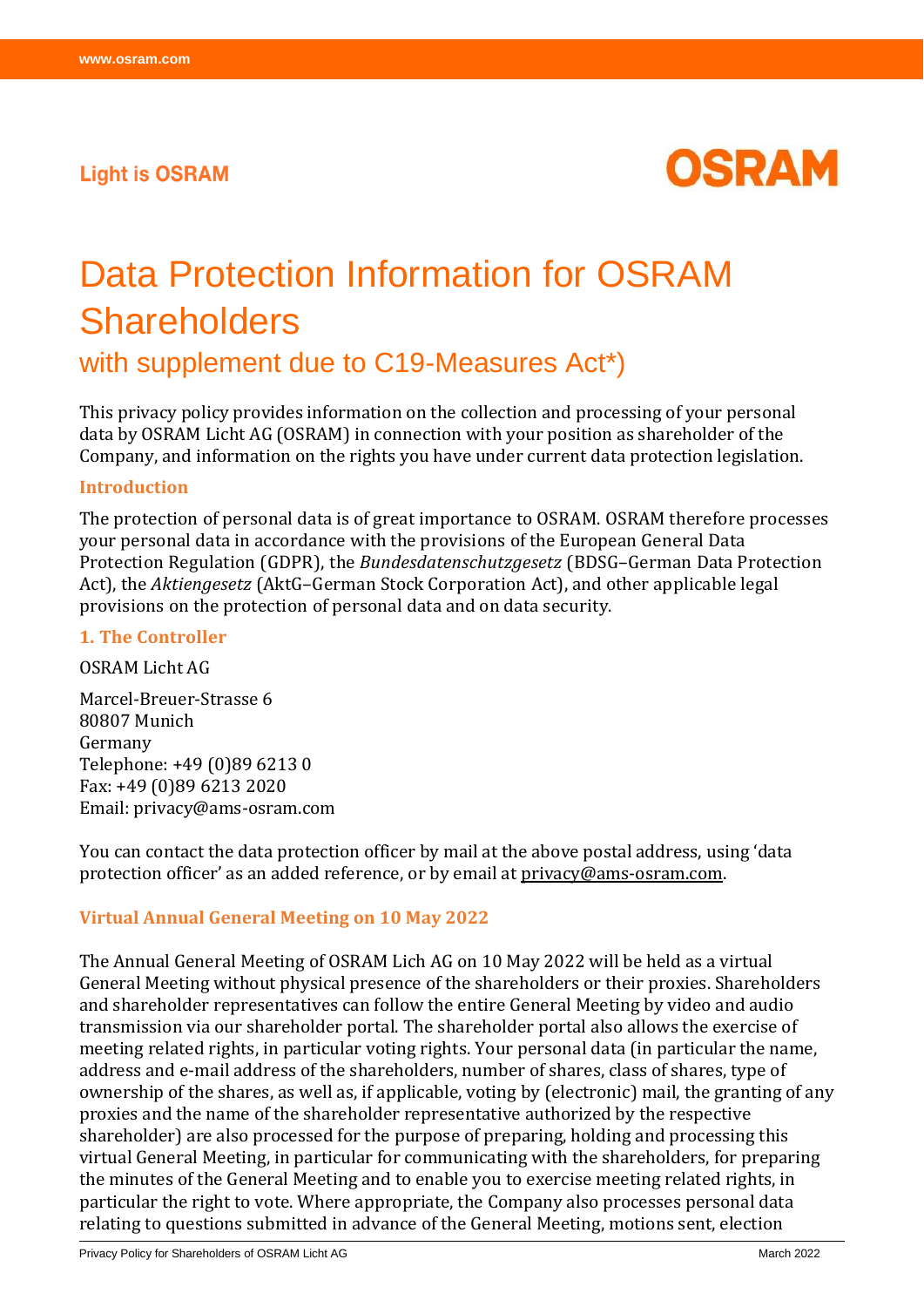#### Confidentiality undertaking

proposals and requests by shareholders or shareholder representatives in connection with the General Meeting and objections to resolutions of the General Meeting. If you visit our shareholder portal on the Internet, we also collect data on access to and use of this portal (in particular data accessed or requested, date and time of access, notification whether the access was successful, type of web browser used, IP address, shareholder number, password, granting of consent to our terms of use, as well as login and timestamp of your login and logout), which your browser transmits to us.

## **2. Processing Purpose, Categories of Data, and Legal Basis of Processing Activities**

OSRAM shares are registered shares. The credit institutions involved in the purchase, management and/or custody of your registered OSRAM shares regularly share with us such information as required by us for the purpose of maintaining the share register. This includes information required under section 67 para. 1 AktG, such as the name, date of birth, and address, and also the nationality of the shareholder. Data is transmitted through Clearstream Banking AG Frankfurt (CBF), the central securities depository that handles the technical processing of securities transactions and holds the shares in custody for the credit institutions.

We process your personal data for the purposes described in the Stock Corporation Act. These include, in particular, the maintenance of the share register, communications with you as a shareholder, and the organization and hosting of General Meetings.

The legal basis for the processing of personal data are the provisions of the German Stock Corporation Act (sections 67 para. 1, 67e para. 1, 118 et seqq. AktG), including the relevant provisions of the Act on Mitigation of the Consequences of the COVID19 Pandemic in Civil, Insolvency and Criminal Procedure Law (Art. 2 sec. 1), in each case in conjunction with Art. 6 para. 1 sentence 1 lit. c GDPR. If you as a shareholder submit questions in the run-up to the virtual General Meeting and your questions are answered at the General Meeting by stating your name, we will process your data to safeguard legitimate interests in accordance with Art. 6 (1) lit. f) GDPR. This data processing is necessary to safeguard the legitimate interests of OSRAM Licht AG in order to enable the virtual General Meeting to run smoothly (without the physical presence of shareholders or their representatives).

In addition, we may also process your personal data to fulfill other legal obligations such as regulatory requirements or storage obligations pursuant to stock corporation, commercial and tax law.

In the context of the authorization of the proxies appointed by the Company for the General Meeting, for example, we are obliged under the provisions of the AktG to keep a verifiable record of the data provided by shareholders as proof of authorization. In this case, the relevant provisions of the AktG and Article 6 (1) c GDPR constitute the legal basis for the processing of personal data.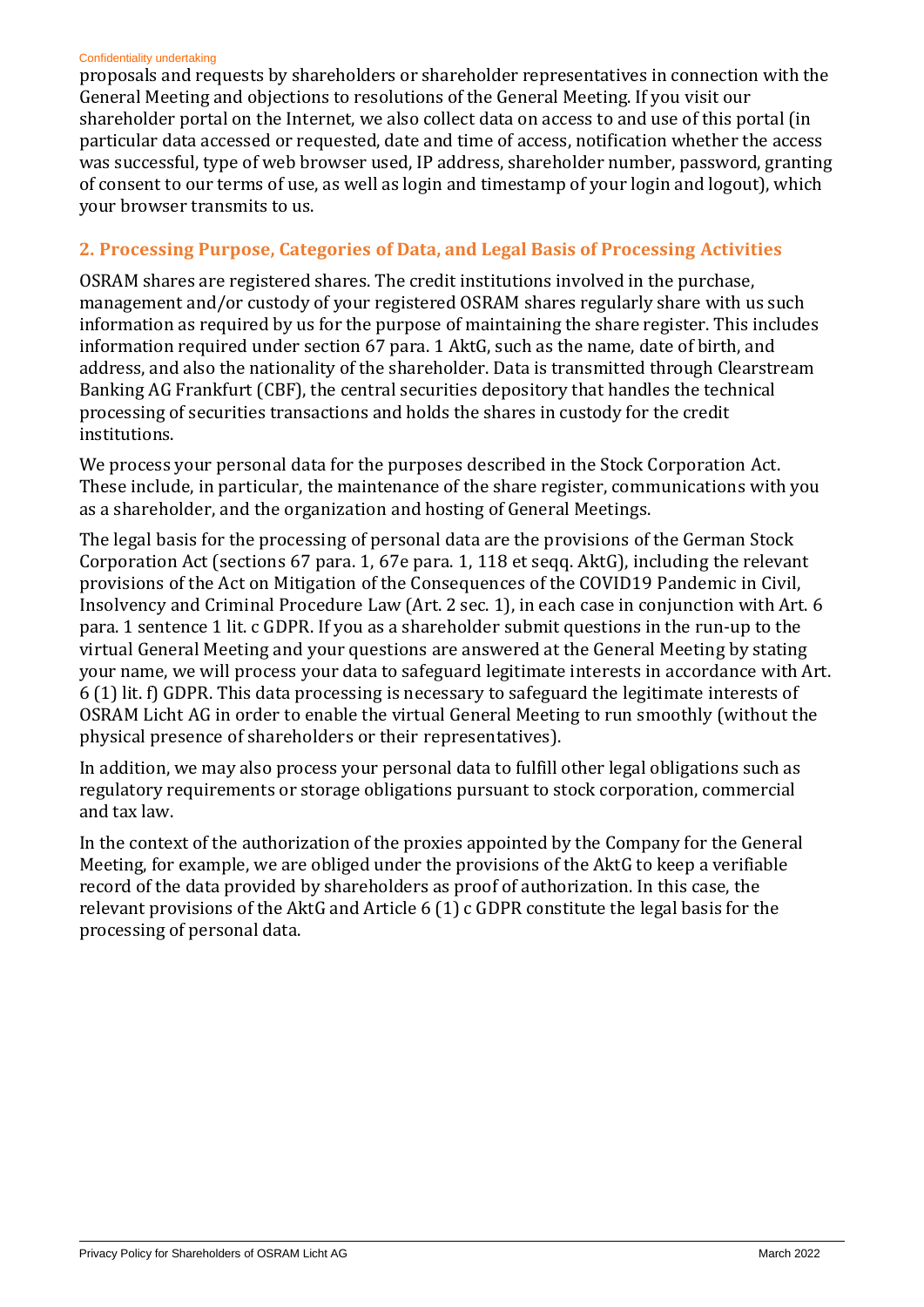In certain individual cases, we also process your data as necessary to pursue our legitimate interests in accordance with Article 6 (1) f GDPR. This occurs, for example, in the event of the preparation of statistics (to illustrate shareholder trends, the number of transactions, or overviews of the largest shareholders) or in the event of a capital increase, when individual shareholders have to be excluded from the communication of a rights offering based on their nationality or place of residence, in order to ensure compliance with applicable securities laws in the relevant non-European countries.

If you request voting cards for the General Meeting for a person you have authorized to attend on your behalf, it is your responsibility to inform this authorized person about the collection of personal data by OSRAM. OSRAM collects the personal data of the authorized person exclusively for the purposes of sending the voting cards and organizing the participation in the person at the General Meeting, including their exercise of relevant rights and, especially, the voting right.

In the event that we want to process your personal data for a purpose that is not specified in this privacy policy, we will notify you of this planned processing activity in accordance with the relevant statutory requirements.

## **3. Transfer and Sharing of Personal Data**

#### External service providers:

We use external service providers for certain tasks in relation to the administration and technical maintenance of the share register (share register service provider, IT service provider) and the organization and hosting of General Meetings (AGM service provider, providers of printing and mailing services for shareholder notifications). Such service providers process personal data exclusively in accordance with our instructions on the basis of corresponding contracts on data processing and only insofar as this is necessary for the performance of the commissioned services. All our employees and all employees of the external service providers who have access to and/or process personal data of shareholders and/or shareholder representatives are obligated to treat this data confidentially.

The OSRAM shareholder portal is made available and operated on behalf of OSRAM Licht AG by Computershare Deutschland GmbH & Co. KG, Elsenheimerstrasse 61, 80687 Munich, Germany ('Computershare'). On this portal, your personal data will be collected, processed, and used only within the scope of a commissioned data processing agreement concluded between OSRAM Licht AG and Computershare. Computershare is not permitted to use your personal data for its own purposes.

#### Other recipients:

Personal data is shared with service providers outside the EU or EEA only if the European Commission has confirmed that the relevant third country maintains appropriate data protection standards or if appropriate data protection guarantees (e.g. binding internal data protection requirements of the company or an agreement based on the standard contractual clauses issued by the European Commission) are in place. Detailed information on this issue and on the data protection standards of our service providers in third countries can be requested from the address specified in Item 1 of this privacy policy.

#### **4. Storage Periods**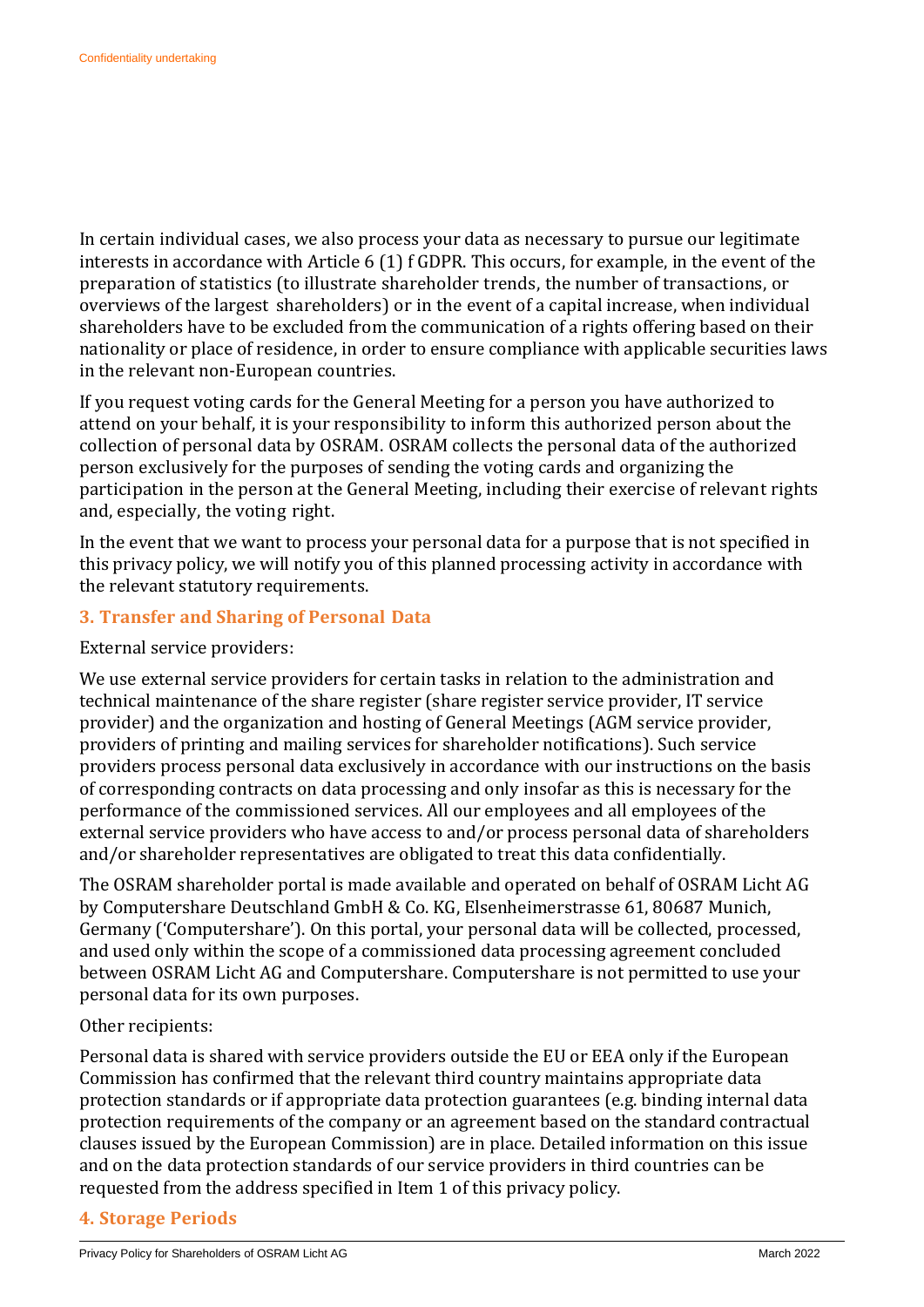#### Confidentiality undertaking

We generally anonymize or erase your personal data as soon as it is no longer required for the abovementioned purposes, unless we are required to continue storing it under statutory record-keeping and retention obligations, e.g. pursuant to relevant provisions of the AktG, the *Handelsgesetzbuch* (HGB–German Commercial Code), or the *Abgabenordnung* (AO–German